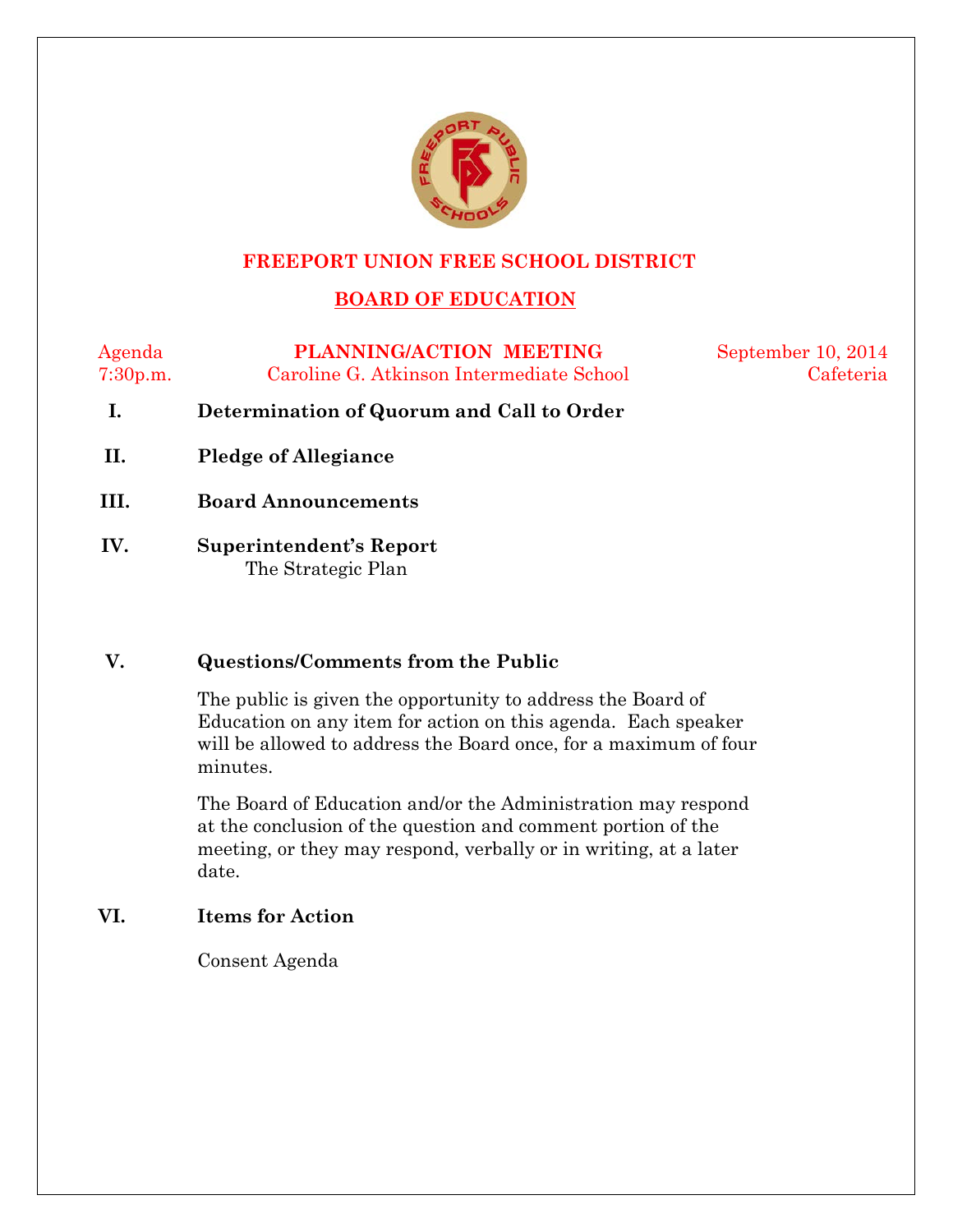#### **Consent Agenda Items:**

#### **BE IT RESOLVED that the Board of Education of the Freeport Union Free School District hereby approves the following items; A 1, 2, 3, 4, 5, 6, 7, 8; B 1.**

## **Consent Approve**

|      | A.             | <b>Personnel Actions</b>                                   |                  |
|------|----------------|------------------------------------------------------------|------------------|
|      |                | 1. Leave of Absence                                        | TAB <sub>1</sub> |
|      |                | 2. Change of Status                                        | TAB <sub>2</sub> |
|      |                | 3. Resignation                                             | TAB <sub>3</sub> |
|      |                | 4. Appointment of Instructional Staff – Probationary       | TAB <sub>4</sub> |
|      |                | 5. Appointment of Staff - Temporary                        | TAB <sub>5</sub> |
|      |                | 6. Appointment of Staff-Non-Instructional                  | TAB <sub>6</sub> |
|      |                | 7. Approval of Co-Curricular Appointments                  | TAB <sub>7</sub> |
|      |                | 8. Approval of Winter Coaching Staff                       | TAB <sub>8</sub> |
|      | <b>B.</b>      | <b>Education</b>                                           |                  |
|      |                | 1. Acceptance of the Minutes from the Committees on        | TAB <sub>9</sub> |
|      |                | Special Education and Preschool Education                  |                  |
| VII. |                | <b>Other Items for Action</b>                              |                  |
|      | $\mathbf{A}$ . | Personnel                                                  |                  |
|      |                | 1. Granting of Tenure                                      | <b>TAB 10</b>    |
|      |                | 2. Approval of Consultants                                 | <b>TAB 11</b>    |
|      | <b>B.</b>      | <b>Education</b>                                           |                  |
|      |                | 1. Nomination of a Delegate                                | <b>TAB 12</b>    |
|      |                | 2. Adoption of the Revised Policies                        | <b>TAB 13</b>    |
|      | $\mathbf{C}$ . | Finance                                                    |                  |
|      |                | 1. Authorization to Sign an Agreement                      | <b>TAB 14</b>    |
|      |                | 2. Acceptance of a Scholarship                             | <b>TAB 15</b>    |
| VIII |                |                                                            | <b>TAB 16</b>    |
|      |                | <b>Other Reports to the Board</b><br>1. Treasurer's Report |                  |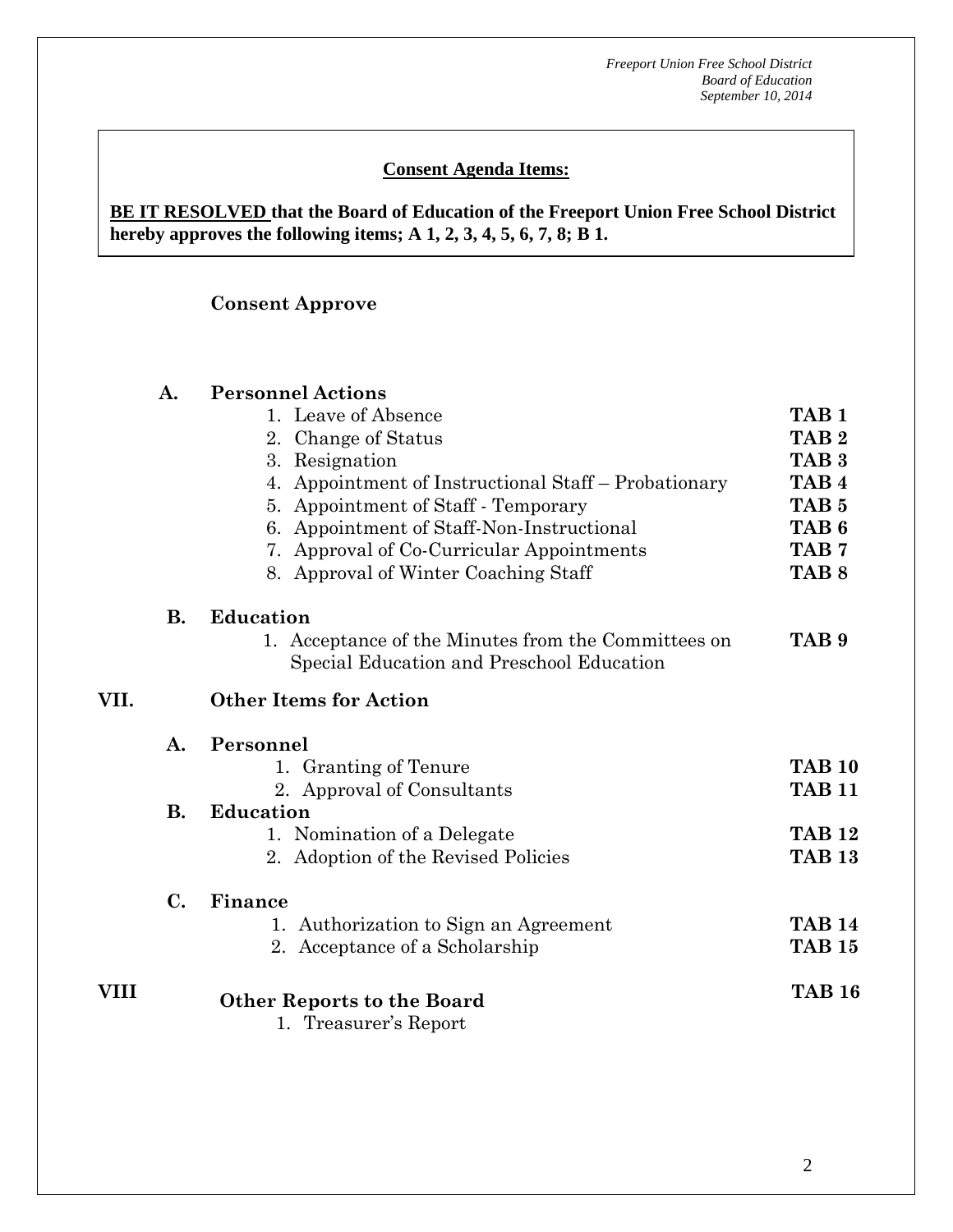- **IX. Board Comments**
- **X. Superintendent Comments**
- **XI. Adjournment**

## **XII. Next Meeting**

The next proposed meeting of the Board of Education will be held on September 30, 2014 at Caroline G. Atkinson School. All meetings begin at 7:30 p.m. unless otherwise noted.

Register to vote: Monday through Friday between 8:30 a.m. and 3:30 p.m. at the Administration Building, 235 N. Ocean Avenue.

**Visit our website at [www.freeportschools.org](http://www.freeportschools.org/)**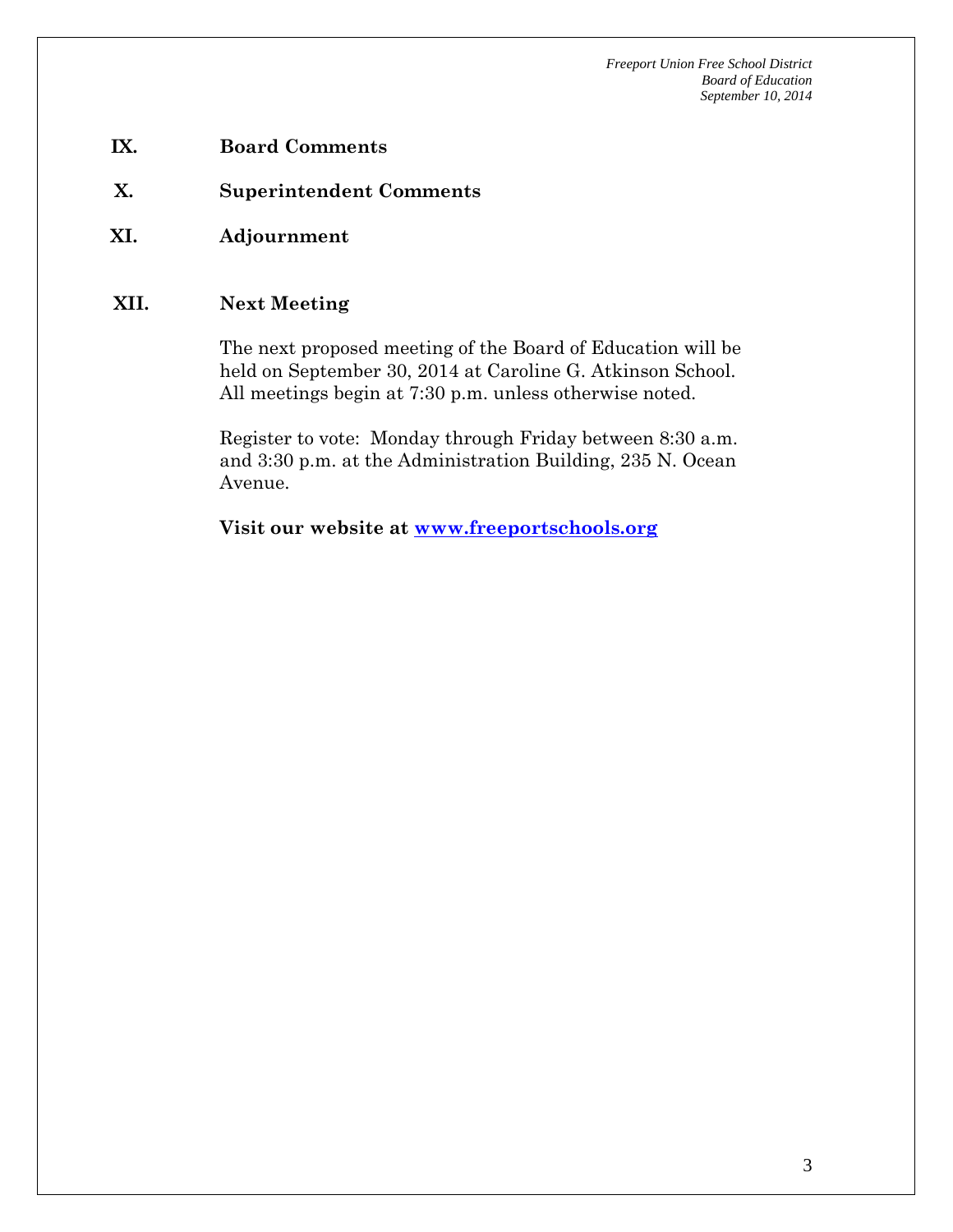# **Consent Agenda Items:**

**BE IT RESOLVED**, that the Board of Education of the Freeport Union Free School District hereby approves the following items; A 1, 2, 3, 4, 5, 6, 7, 8; B.

#### **BACK UP MATERIAL FOR CONSENT AGENDA ACTION ITEMS IN TABS 1-9**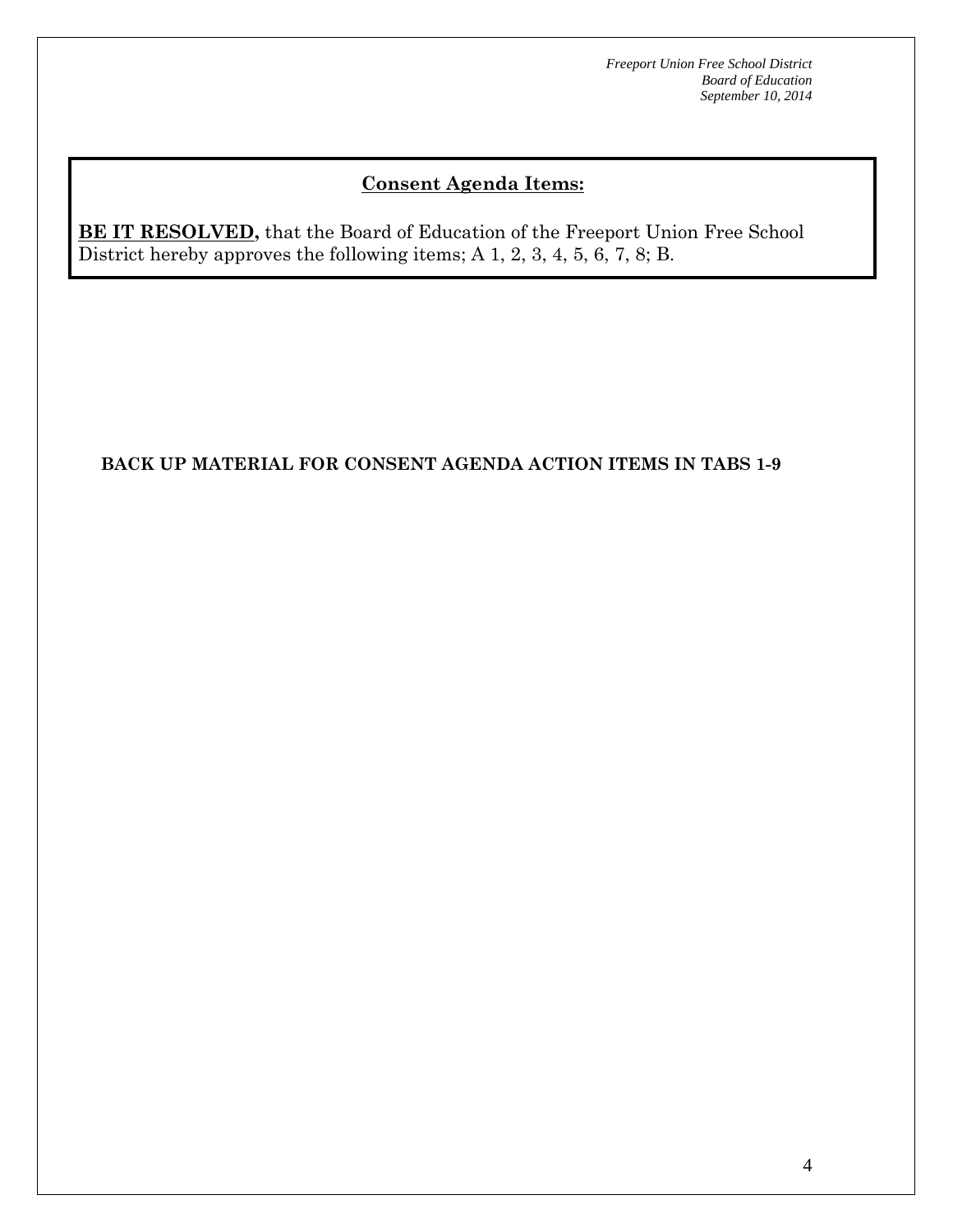#### **Leave of Absence**

**BE IT RESOLVED**, that the Board of Education of the Freeport Union Free School District hereby grants a request for leave of absence as listed below:

1. **Tia Williams,** full-time Teaching Assistant, effective September 1, 2014 through January 31, 2015, for health reasons.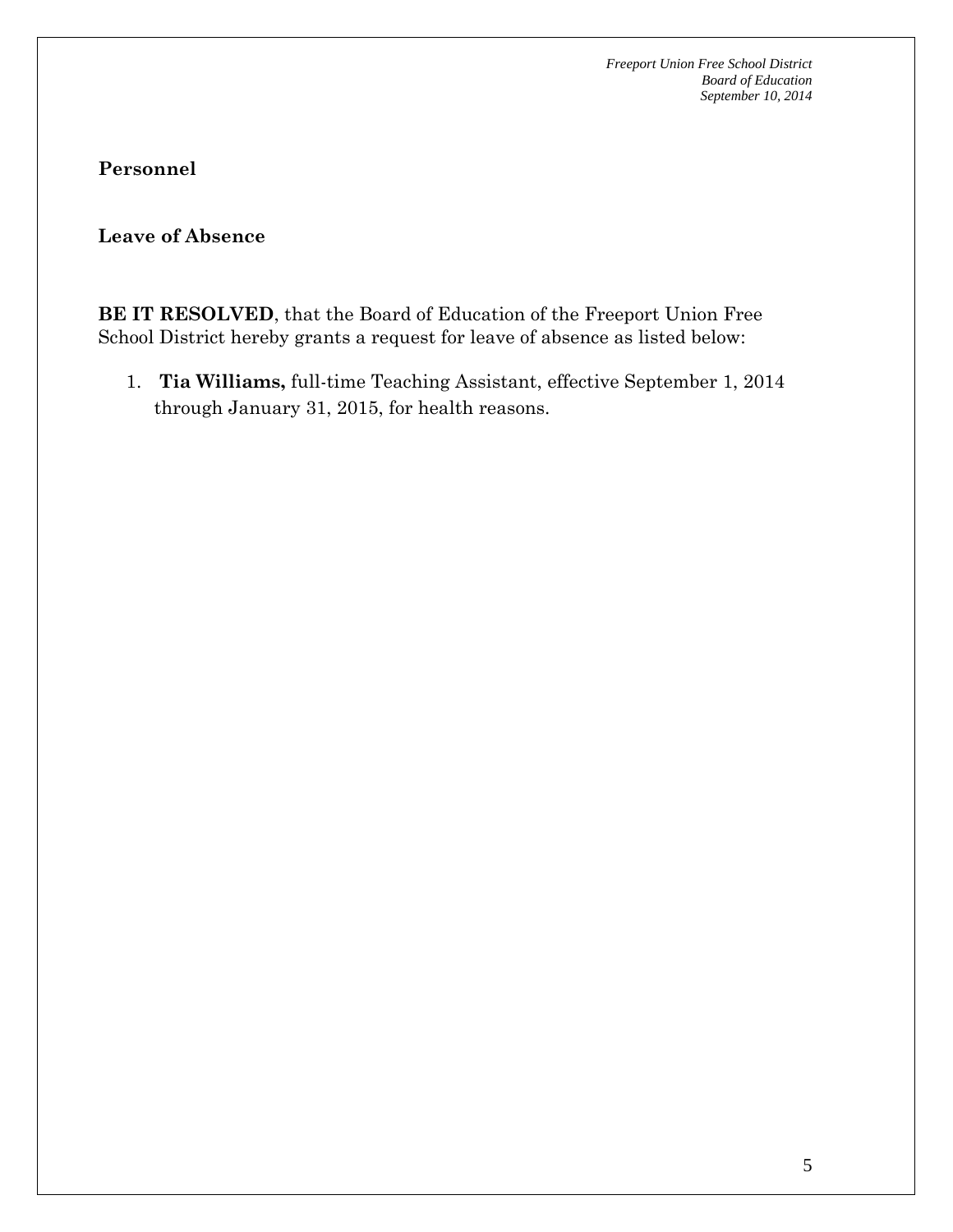## **Personnel**

## **Change of Status**

**BE IT RESOLVED,** that the Board of Education of the Freeport Union Free School District hereby approves the following change of status as listed below:

- **1. Carol Bazzey**, part-time Teaching Assistant effective September 1, 2014, change of status to full-time Teaching Assistant with anticipated tenure on September 1, 2017, annual salary \$20,372. Assignment: Archer.
- **2. Eric Blount,** part-time Teaching Assistant effective September 1, 2014, change of status to full-time Teaching Assistant with anticipated tenure on September 1, 2017, annual salary \$22,623. Assignment: Dodd.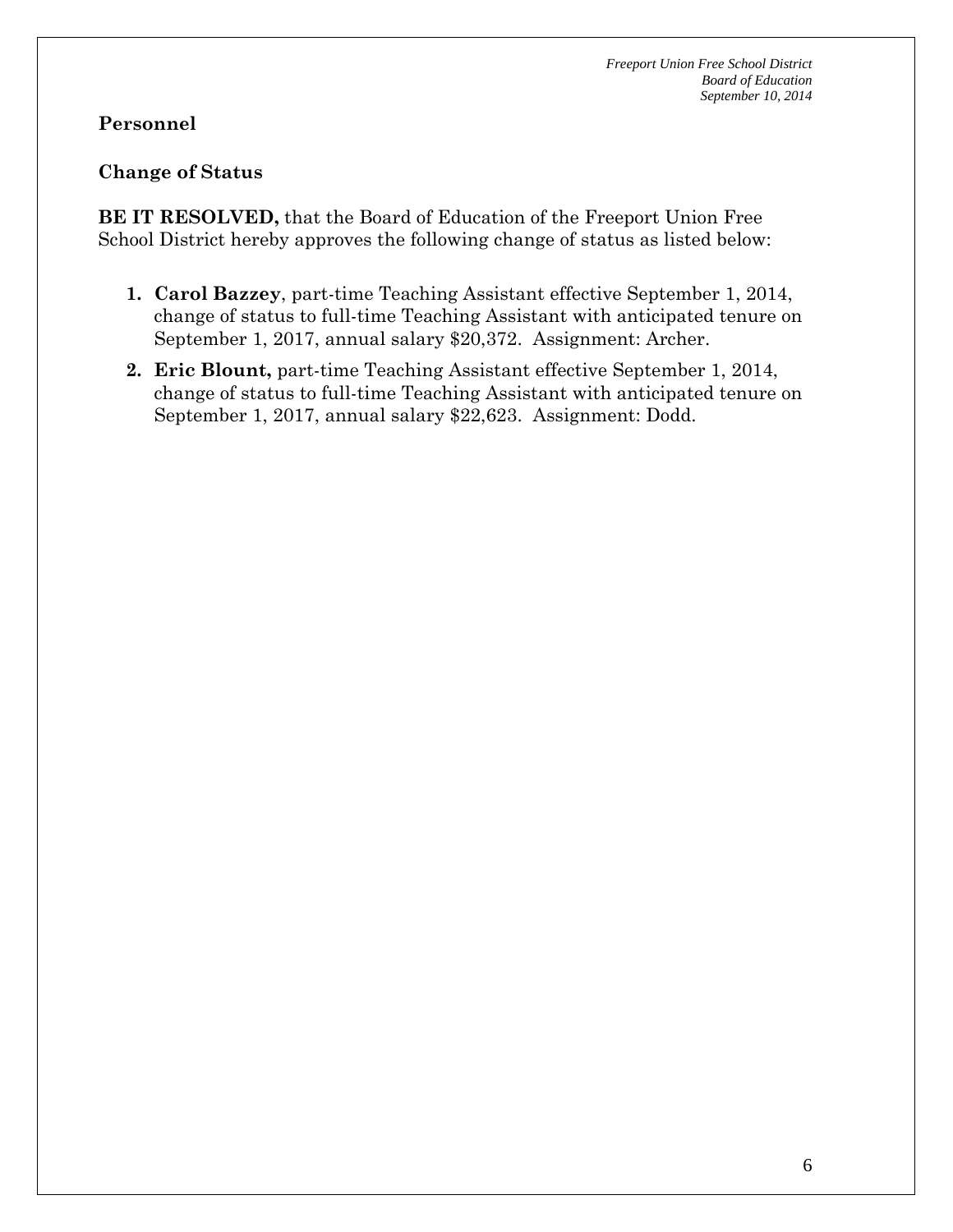#### **Resignation of Staff**

**BE IT RESOLVED**, that the Board of Education of the Freeport Union Free School District hereby accepts the letter(s) of resignation from the following staff member(s) as listed below:

- **1. Kevin Shea,** full-time Teaching Assistant, effective August 20, 2014, for personal reasons.
- **2. Frances Calleo,** ESL Teacher, effective September 1, 2014, for personal reasons.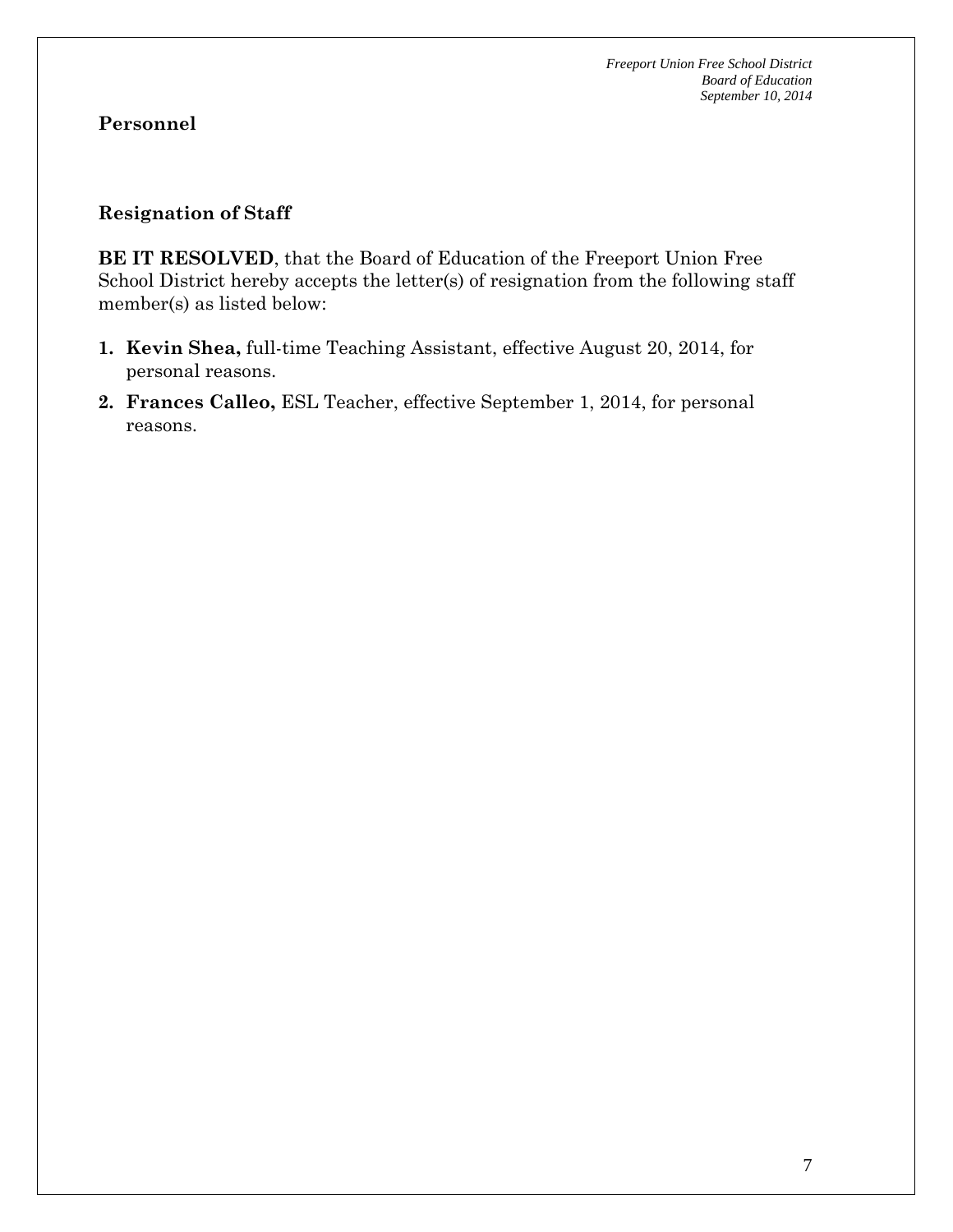### **Appointment of Staff - Probationary**

**BE IT RESOLVED**, that the Board of Education of the Freeport Union Free School District, upon the recommendation of the Superintendent, hereby appoints the individuals listed in the attached Appointment of Staff Report- Probationary, in accordance with the rules of the Board of Regents. These individuals shall possess appropriate certification allowing them to serve as teachers in the public schools of New York.

- **1. Filomena Pascarella**, full-time Teaching Assistant, (replacing C. Ryan, retired) effective September 1, 2014 with an anticipated tenure date of September 1, 2017. Compensation will be according to the FTAA Contract at \$19,713. Assignment: Bayview.
- **2. Juan Lopez**, full-time Teaching Assistant, (replacing E. Blount and C. Bazzey, change) effective September 1, 2014 with an anticipated tenure date of September 1, 2017. Compensation will be according to the FTAA Contract at \$19,713. Assignment: Dodd.
- **3. Dana Berner,** Elementary Teacher, (new) a probationary appointment effective September 1, 2014 with anticipated tenure September 1, 2017. Compensation will be on step 1-2A of the U5D Schedule at \$63,776. Assignment: Columbus.
- **4. Alexandra Sanchez,** Elementary Teacher (Bilingual), (replacing D. Schulman, deceased) a probationary appointment effective September 1, 2014 with anticipated tenure September 1, 2017. Compensation will be on step 2MA+15 of the U5D Schedule at \$65,772. Assignment: Bayview.
- 5. **Melanie Cummings,** Elementary Teacher, (replacing D. Wittich, terminated) a probationary appointment effective September 1, 2014 with anticipated tenure September 1, 2017. Compensation will be on step 1-1B of the U5C Schedule at \$55,543. Assignment: Columbus.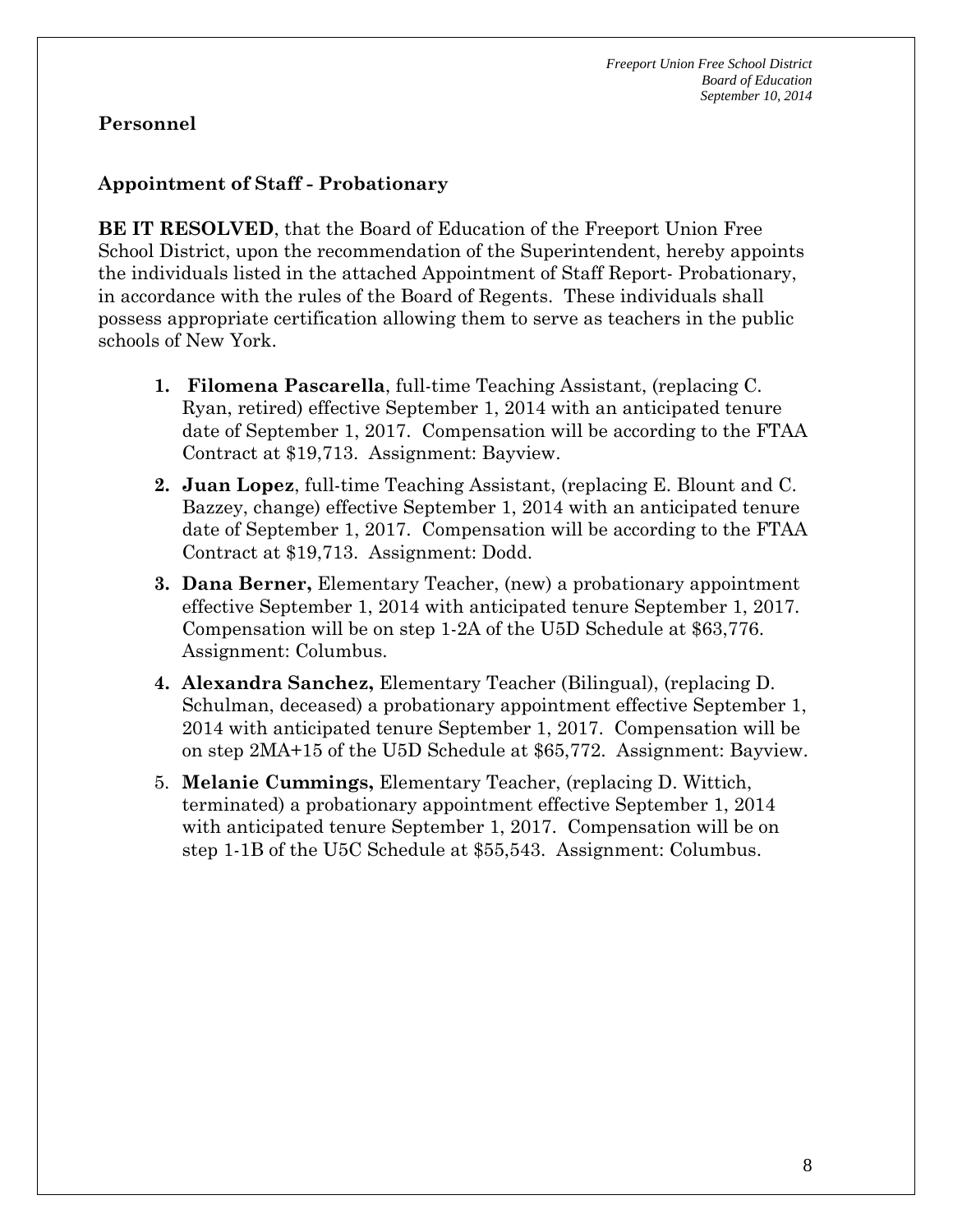### **Appointment of Instructional Staff - Temporary**

**BE IT RESOLVED**, that the Board of Education of the Freeport Union Free School District, upon the recommendation of the Superintendent, hereby appoints the individuals listed in the following Appointment of Staff Report - Temporary, in accordance with the rules of the Board of Regents. These individuals shall possess appropriate certification allowing them to serve as teachers in the public schools of New York.

- 1. **Danielle Barry**, Permanent Substitute, a temporary appointment effective September 8, 2014 through June 26, 2015. Compensation for this will be at the Substitute Pay Rate of \$125 per day. Assignment: Columbus.
- 2. **Brianna Barry,** Permanent Substitute, a temporary appointment effective September 8, 2014 through June 26, 2015. Compensation for this will be at the Substitute Pay Rate of \$125 per day. Assignment: Archer.
- 3. **Jillian Onorato**, Permanent Substitute, a temporary appointment effective September 8, 2014 through June 26, 2015. Compensation for this will be at the Substitute Pay Rate of \$125 per day. Assignment: Atkinson.
- 4. **Magaly Rodriguez**, Permanent Substitute, a temporary appointment effective September 8, 2014 through June 26, 2015. Compensation for this will be at the Substitute Pay Rate of \$125 per day. Assignment: Atkinson.
- 5. **Natalie Ficalora**, Permanent Substitute, a temporary appointment effective September 8, 2014 through June 26, 2015. Compensation for this will be at the Substitute Pay Rate of \$125 per day. Assignment: Archer.
- 6. **Eric Ligon**, Permanent Substitute, a temporary appointment effective September 8, 2014 through June 26, 2015. Compensation for this will be at the Substitute Pay Rate of \$125 per day. Assignment: Atkinson.
- 7. **Amanda Taormina**, Permanent Substitute, a temporary appointment effective September 8, 2014 through June 26, 2015. Compensation for this will be at the Substitute Pay Rate of \$125 per day. Assignment: New Visions.
- 8. **Abeni Mason-Draffen,** Permanent Substitute, a temporary appointment effective September 8, 2014 through June 26, 2015. Compensation for this will be at the Substitute Pay Rate of \$125 per day. Assignment: Bayview.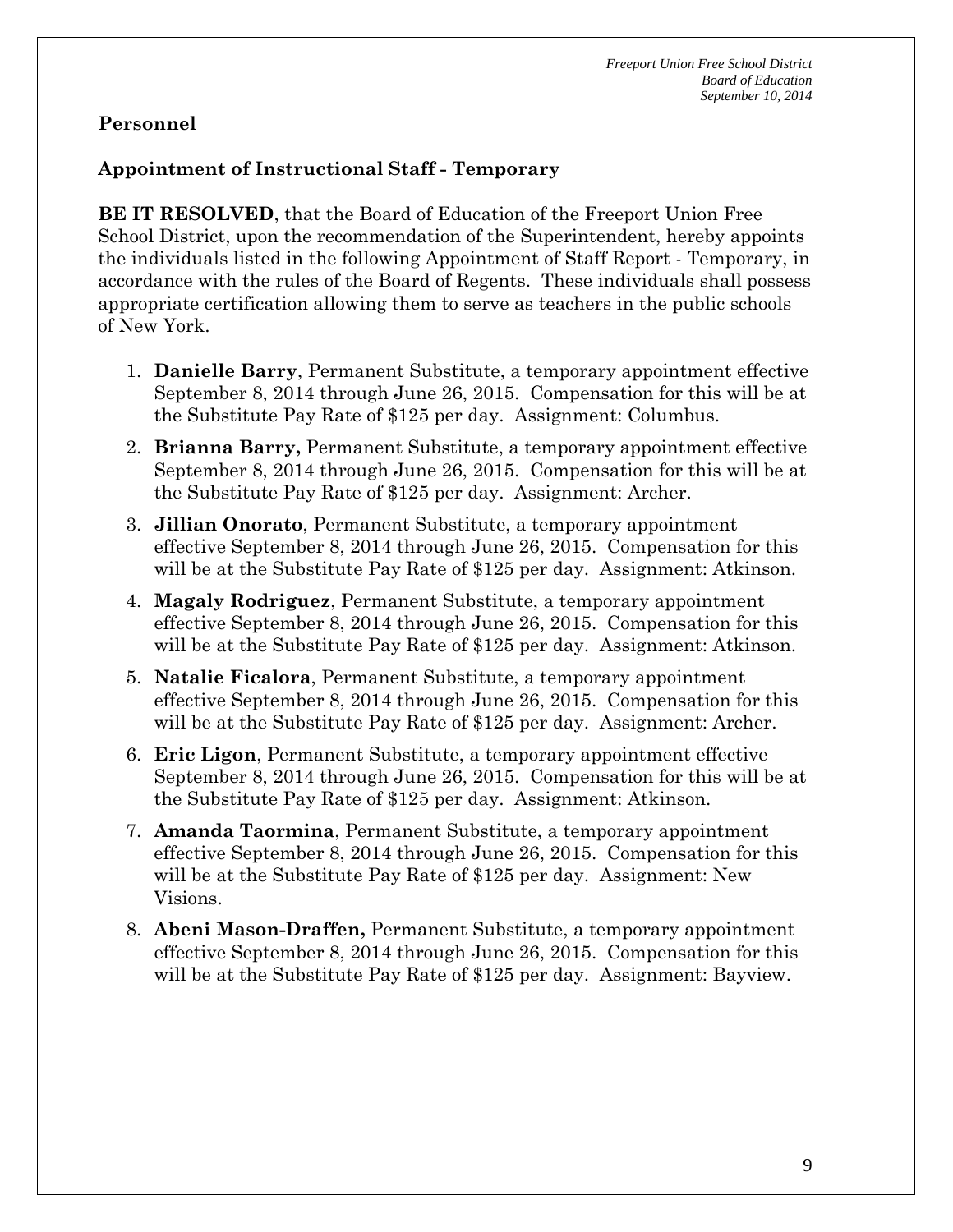## **Appointment of Staff-Non-Instructional**

**BE IT RESOLVED**, that the Board of Education of the Freeport Union Free School District hereby appoints the individuals as listed, in accordance with Civil Service Rules and Regulations.

- **1. Alfonso Jamieson,** Security (8 hr), a probationary appointment effective September 1, 2014 for a period of 26 weeks upon Civil Service approval. Compensation for this position shall be according to the Security Contract at \$22,560. Assignment: Atkinson.
- **2. Tallulah Johnson,** Security (8 hr), a probationary appointment effective September 1, 2014 for a period of 26 weeks upon Civil Service approval. Compensation for this position shall be according to the Security Contract at \$22,560. Assignment: Dodd.
- **3. Ramon Reyes,** Security (8 hr), a probationary appointment effective September 1, 2014 for a period of 26 weeks upon Civil Service approval. Compensation for this position shall be according to the Security Contract at \$22,560. Assignment: Dodd.
- **4. Racquel Tanner,** Security (8 hr), a probationary appointment effective September 1, 2014 for a period of 26 weeks upon Civil Service approval. Compensation for this position shall be according to the Security Contract at \$22,560. Assignment: New Visions.
- **5. Uzma Shareef,** Teacher Aide, a probationary appointment effective September 8, 2014 for a period of 26 weeks upon Civil Service approval. Compensation for this position shall be according to the FTAA Contract at \$18,236. Assignment: Bayview.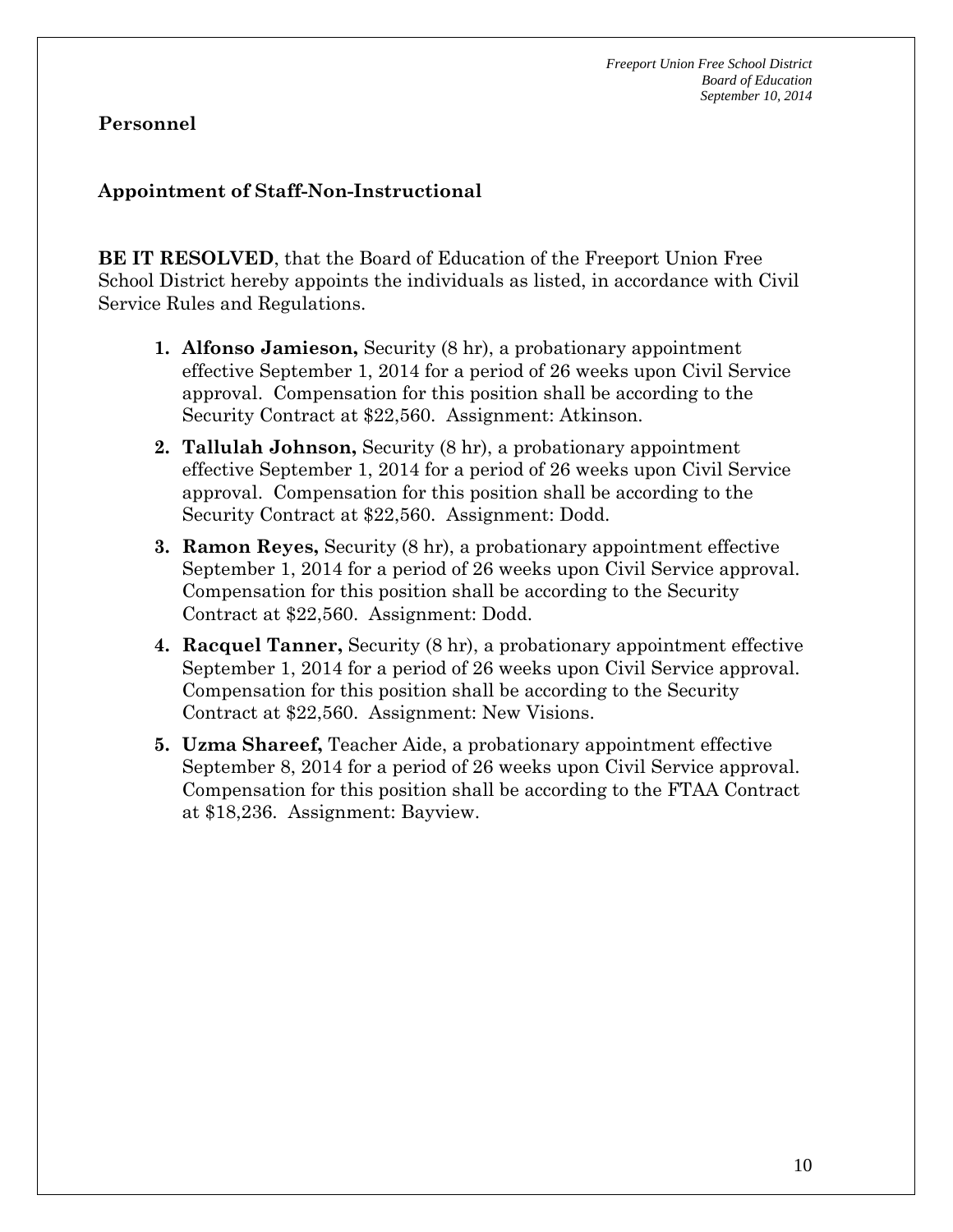## **Co-Curricular Appointments**

**BE IT RESOLVED** that the Board of Education of the Freeport Union Free School District, upon the recommendation of the Superintendent, hereby appoints the individuals listed below, in accordance with the rules of the Board of Regents. These individuals shall possess appropriate certification allowing them to serve as teachers or other staff in the public schools of New York.

| <b>ADVISOR</b>           | <b>CLUB</b>                    | <b>SCHOOL</b> | <b>STIPEND</b> |
|--------------------------|--------------------------------|---------------|----------------|
| Allison Caldwell         | Mathletes - Grade 5            | Atkinson      | \$1,830        |
| Matthew Yatsyla          | Mathletes - Grade 6            | Atkinson      | \$1,830        |
| Christina Schwarz        | Odyssey of the Mind – Team #1  | Atkinson      | \$2,572        |
| Carrie Frederick-        | Odyssey of the Mind - Team #2  | Atkinson      | \$2,572        |
| Muchnick                 |                                |               |                |
| Mary-Kate Robinson       | Future Problem Solving-Team #1 | Atkinson      | \$2,572        |
| Nancy Hanrahan           | Future Problem Solving-Team #2 | Atkinson      | \$2,572        |
| Maureen Bonanno          | Dodd Yearbook                  | Dodd          | \$1,920        |
| Shelly Scully            |                                |               | \$1,920        |
| Katelyn Salisbury        | Co-Student Council             | Dodd          | \$1,920        |
| Diane Saunders           |                                |               | \$1.920        |
| Carol Byrne              | Mathletes                      | Dodd          | \$2,572        |
| Maryclaire Dumas-        | <b>Future Problem Solvers</b>  | Dodd          | \$2,572        |
| Landisi                  |                                |               |                |
| <b>Annette Jones</b>     | Odyssey of the Mind            | Dodd          | \$1,286        |
| Vida Brizill             |                                |               | \$1,286        |
| Ronald Grinnell          | <b>Student Fund Treasurer</b>  | Dodd          | \$1,830        |
| <b>Adam Rubin</b>        | Jazz Ensemble                  | Dodd          | \$1,830        |
| Sherill Spruill          | <b>Select Chorale</b>          | Dodd          | \$1,830        |
| <b>Candice Mordhorst</b> | Select Orchestra               | Dodd          | \$1,830        |
| Denise Lloyd             | Dodd Respect                   | Dodd          | \$1,478        |
| Vashti Burke             | Ladies of Dodd                 | Dodd          | \$1,365        |
| Rosette Jean Baptiste    | Science                        | Dodd          | \$518          |
| James Hauser             |                                |               | \$518          |
| Michele Haimes           | A.M. Announcement              | Dodd          | \$518          |
| Felice Niland            |                                |               | \$518          |
| Robert Fallot            | Environmental                  | Dodd          | \$1,036        |
| Nicholas Alberti         | Art                            | Dodd          | \$1,036        |

## 2014- 2015 CO-CURRICULAR CLUBS ADVISORS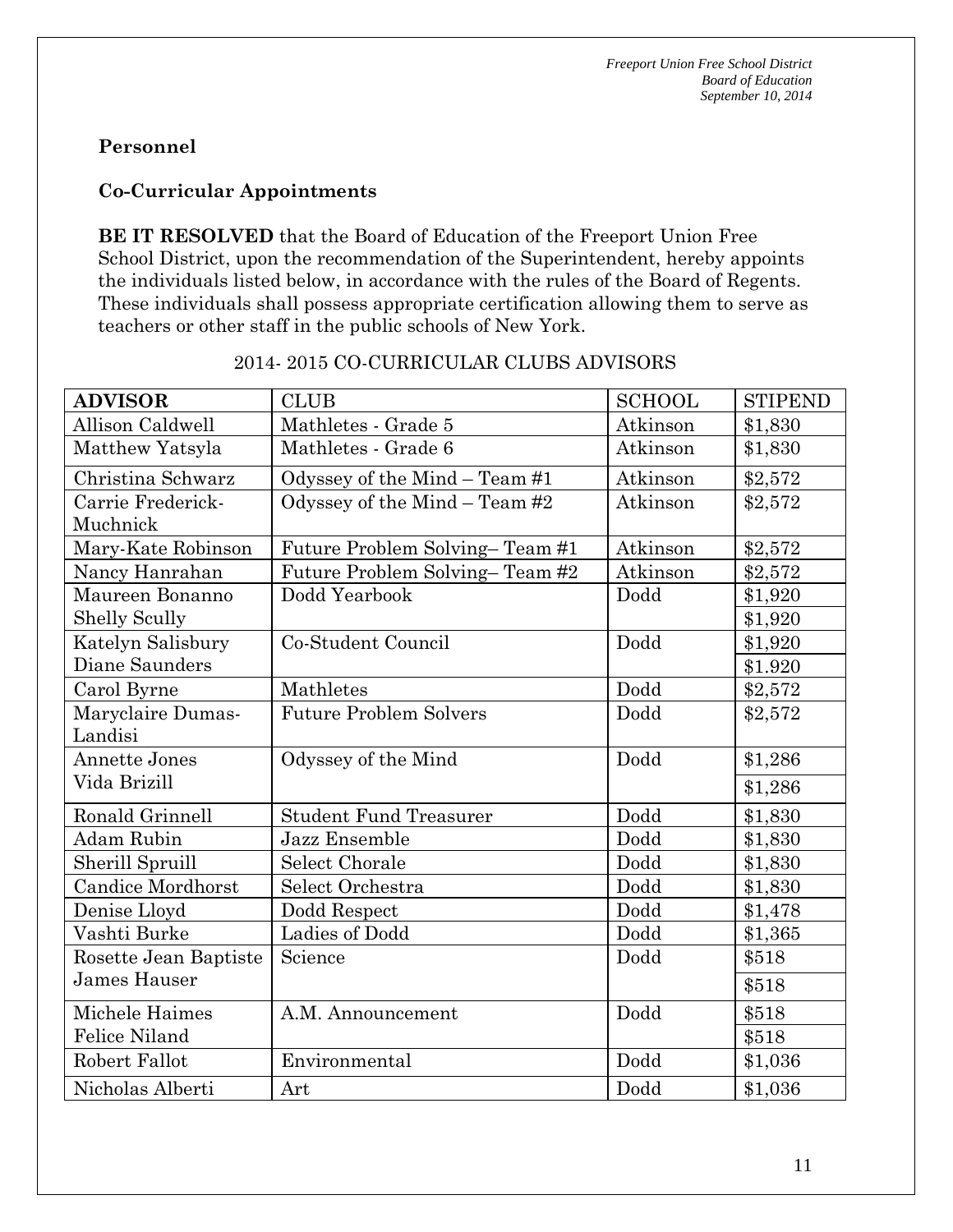| Felice Niland        | National Honor Society           | Dodd       | \$1,036 |
|----------------------|----------------------------------|------------|---------|
| Nancy Berg           | Peer Mediation                   | Dodd       | \$1,036 |
| Linda Salzer         | Service Corps/Future Corps       | Dodd       | \$1,036 |
| Melissa O'Hara       | Flashing                         | <b>FHS</b> | \$5121  |
| Tom Alma             | Yearbook                         | <b>FHS</b> | \$2560  |
| Jocelyn Rodriguez-   |                                  |            | \$2560  |
| McShan               |                                  |            |         |
| Michael LaSorsa      | Marching Band Director           | <b>FHS</b> | \$4,756 |
| <b>Adam Rubin</b>    | Marching Band Asst. Dir.         | <b>FHS</b> | \$2,194 |
| Jennifer Volta       | Vintage                          | <b>FHS</b> | \$1,981 |
| Matthew Fliegel      |                                  |            | \$1,981 |
| Joshua Levitt        | <b>Student Congress</b>          | <b>FHS</b> | \$3,840 |
| Zoraya Bussey        | Senior Class Advisor             | <b>FHS</b> | \$3,840 |
| Sylvia Fernandez     | Assistant Senior Class Advisor   | <b>FHS</b> | \$2,572 |
| Kristen Anisis       | Junior Class Advisor             | <b>FHS</b> | \$2,572 |
| Danielle Sekesan     | Assistant Junior Class Advisor   | <b>FHS</b> | \$1,830 |
| Pamela Schmidt       | Sophomore Class Advisor          | <b>FHS</b> | \$915   |
| Keri Loper           |                                  |            | \$915   |
| <b>Richard Sells</b> | Freshman Class Advisor           | <b>FHS</b> | \$1,830 |
| Richard Genzone      | <b>WFHS</b> Communications       | <b>FHS</b> | \$2,572 |
| Joseph D'Agostino    | Mathletes                        | <b>FHS</b> | \$2,572 |
| Angela Wheat         | Future Problem Solving -Team #1  | <b>FHS</b> | \$2,572 |
| Lauren Calvo         | Future Problem Solving - Team #2 | <b>FHS</b> | \$2,572 |
| Nela Hawthorne       | <b>DECA</b>                      | <b>FHS</b> | \$2,572 |
| Ana Rodriguez        | Odyssey of the Mind – Team #1    | <b>FHS</b> | \$2,572 |
| Cynthia Certain      | Odyssey of the Mind - Team #2    | <b>FHS</b> | \$2,572 |
| Lolita Beathea       | Key                              | <b>FHS</b> | \$2,572 |
| Ellen Schultis       | National Honor Society           | <b>FHS</b> | \$2,133 |
| Michele Aliani       | Peer Leadership Advisor          | <b>FHS</b> | \$1,891 |
| Angela Wheat         | Peer Leadership                  | <b>FHS</b> | \$1,636 |
| Danielle Byrnes      | (3 Assistant Advisors)           |            | \$1,636 |
| <b>Richard Sells</b> |                                  |            | \$1,636 |
| Vashti Burke         | FHS She-Devils Colorguard & She- | <b>FHS</b> | \$2,077 |
|                      | Devils Heat Kickline             |            |         |
| Timothy McShan       | NJROTC Drill Team                | <b>FHS</b> | \$1,891 |
| Cynthia Certain      | Latin Dance Salsa Team           | <b>FHS</b> | \$1,891 |
| Angela Wheat         | Peer Tutoring                    | <b>FHS</b> | \$1.830 |
| Danielle Sekesan     | Gay Straight Alliance            | <b>FHS</b> | \$1,649 |
| Wendy Lindner        | Interactors/Rotary               | <b>FHS</b> | \$1,707 |
| Michael LaSorsa      | Jazz Ensemble                    | <b>FHS</b> | \$1,585 |
| Reginald Carolina    | Mock Trial                       | <b>FHS</b> | \$1,281 |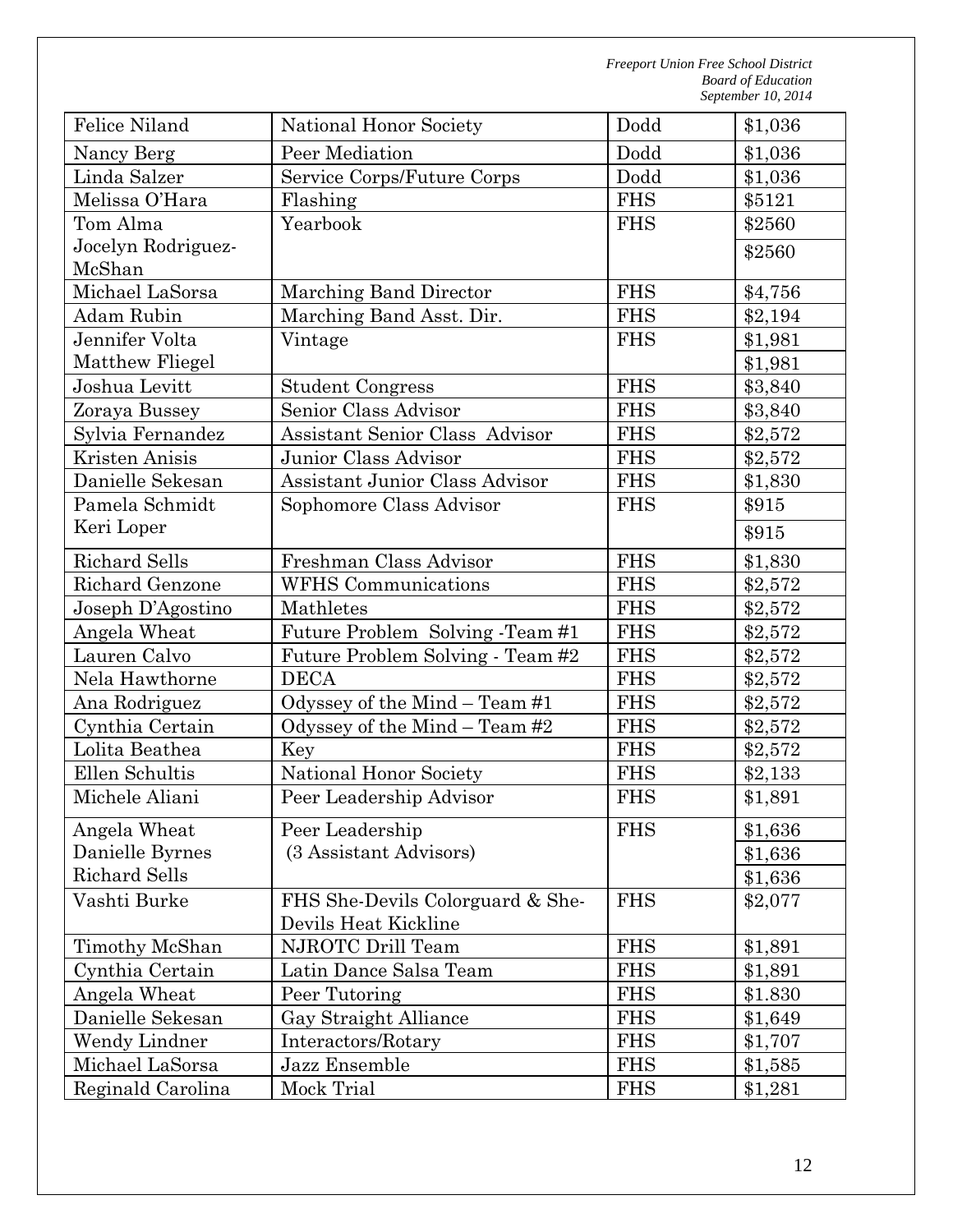| <b>Bruce Bennett</b> | "It's Academic"                   | <b>FHS</b> | \$640.50 |
|----------------------|-----------------------------------|------------|----------|
| Yolette Lartortue    |                                   |            | \$640.50 |
| Sally Ann Schrader   | <b>Freeport Sports Leadership</b> | <b>FHS</b> | \$1,281  |
| Michael LaSorsa      | <b>Brass Ensemble</b>             | <b>FHS</b> | \$1,281  |
| Tim Warner           | Ninth Grade Select                | <b>FHS</b> | \$1,281  |
| Sally Ann Schrader   | Chess                             | <b>FHS</b> | \$1,281  |
| Sarah Molese         | <b>HOSA</b>                       | <b>FHS</b> | \$1,221  |
| Linda Hendrickson    | Devil's Pride                     | <b>FHS</b> | \$1,036  |
| Slyvia Fernandez     | Foreign Language                  | <b>FHS</b> | \$1.036  |
|                      | (French/Italian/ESL)              |            |          |
| Cathy Rodes          | Art/Fashion                       | <b>FHS</b> | \$1,036  |
| Alicia Brennis       | SADD/Challenge Leaders            | <b>FHS</b> | \$1,036  |
| Alicia Brennis       | <b>AIDS</b> Awareness Group       | <b>FHS</b> | \$1,036  |
| Alicia Brennis       | Peer Mediation                    | <b>FHS</b> | \$1,036  |
| Daniel Moran         | Science /Science Olympiad         | <b>FHS</b> | \$518    |
| Karen Cole-Onaifo    |                                   |            | \$518    |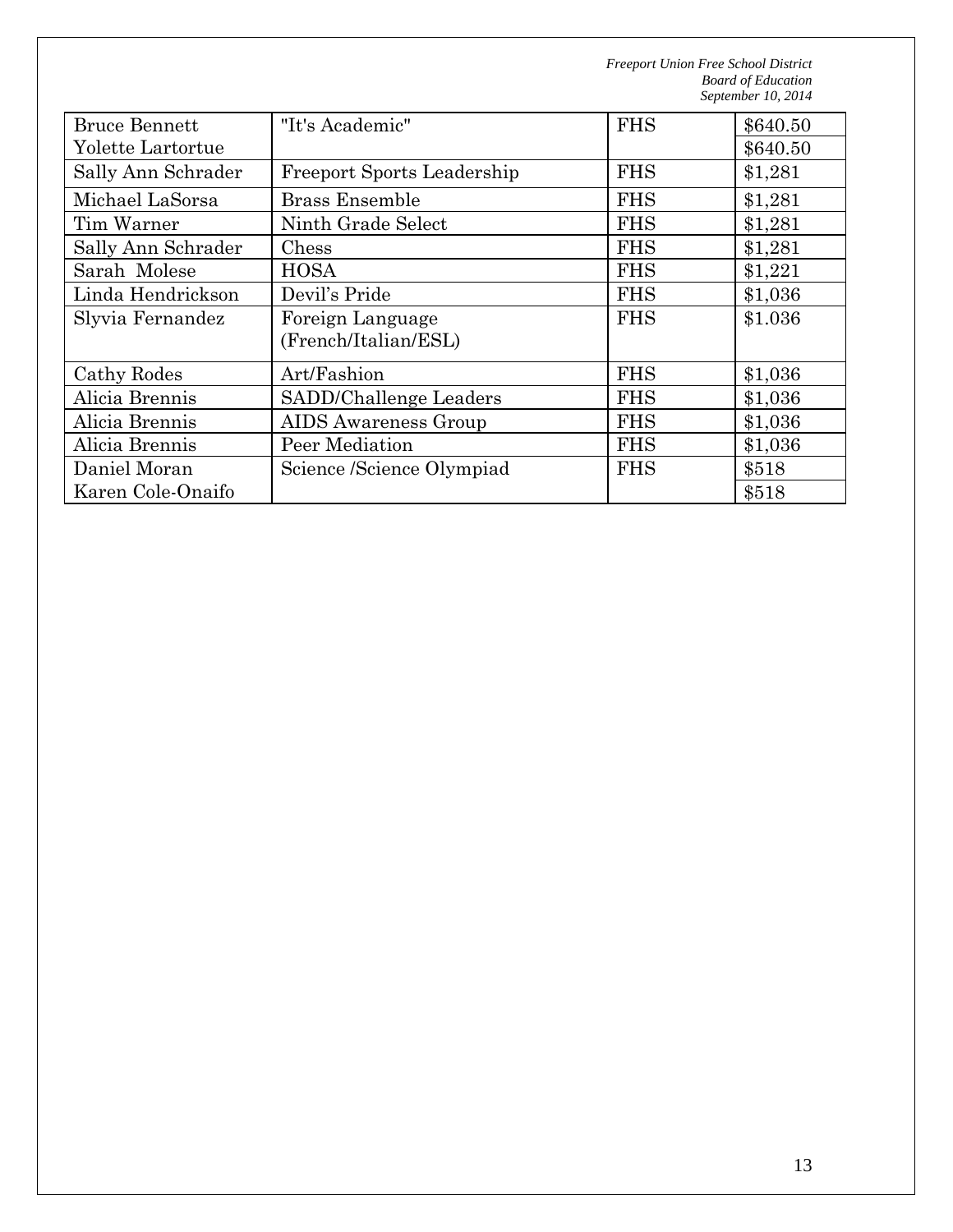#### **Approval of Winter Coaching Staff**

BE IT RESOLVED, that the Board of Education of the Freeport Union Free School District, upon the recommendation of the Superintendent, hereby appoints the individual(s) listed below, in accordance with the rules of the Board of Regents. These individual(s) shall possess appropriate certification allowing them to serve as teachers or other staff in the public schools of New York for the 2014- 2015 School Year.

| <b>Winter 2014-2015</b> |                                     |               |  |  |
|-------------------------|-------------------------------------|---------------|--|--|
| <b>Coaches Names</b>    | Position                            | <b>Salary</b> |  |  |
| DeBonis, Robert         | <b>Boys' Varsity Basketball</b>     | \$9,527       |  |  |
| Mohrman, Harry          | Boys' JV Basketball                 | \$6,318       |  |  |
| Gordon, David           | Boys Modified Basketball 8th grade  | \$4,250       |  |  |
| Timmes, William         | Boys Modified Basketball 7th grade  | \$4,250       |  |  |
| Jones, Meredith         | Girls Varsity Basketball            | \$9,527       |  |  |
| Lloyd-Forde, Lakisha    | Girls JV Basketball                 | \$6,318       |  |  |
| Jones, Jimmy            | <b>Girls Modified Basketball</b>    | \$4,250       |  |  |
| Schrader, Sallyann      | Boys Varsity Bowling                | \$4,249       |  |  |
| Kolodny, Laurie         | Varsity Cheerleading                | \$3,910       |  |  |
| Gayle, Cheryl           | Varsity Cheerleading Asst.          | \$3,504       |  |  |
| Groover, Erica          | JV Cheerleading                     | \$2,772       |  |  |
| Sasso, Nina             | Modified Cheerleading               | \$2,537       |  |  |
| Moore, Major Donald     | Boys Varsity Rifle                  | \$5,182       |  |  |
| Murphy, Carole          | <b>Boys Varsity Swimming</b>        | \$7,300       |  |  |
| Hoffman, Kathryn        | Girls Modified Volleyball 8th grade | \$2,861       |  |  |
| Gilreath, Charles       | Boys Varsity Winter Track           | \$6,241       |  |  |
| Yearwood, Felicia       | Girls Varsity Winter Track          | \$6,241       |  |  |
| Blount, Eric            | Girls Varsity Asst. Winter Track    | \$4,539       |  |  |
| Chetti, Joseph          | <b>Boys Varsity Head Wrestling</b>  | \$8,031       |  |  |
| Cellan, Russell         | <b>Boys Varsity Asst. Wrestling</b> | \$5,628       |  |  |
| Medina, Isreal          | Boys JV Wrestling                   | \$5,628       |  |  |
| Gordon, David           | <b>Boys Modified Head Wrestling</b> | \$5,281       |  |  |
| Fallot, Robert          | Boys Modified Asst. Wrestling       | \$5,004       |  |  |
| Elmore, Toby            | Winter Weight Training              | \$2,116       |  |  |
| Zito, George            | Athletic Trainer                    | \$6,663       |  |  |
| Fallot, Robert          | <b>Girls Modified Soccer</b>        | \$4,273       |  |  |
| Hoffman, Kathryn        | Girls JV Volleyball                 | \$3,701       |  |  |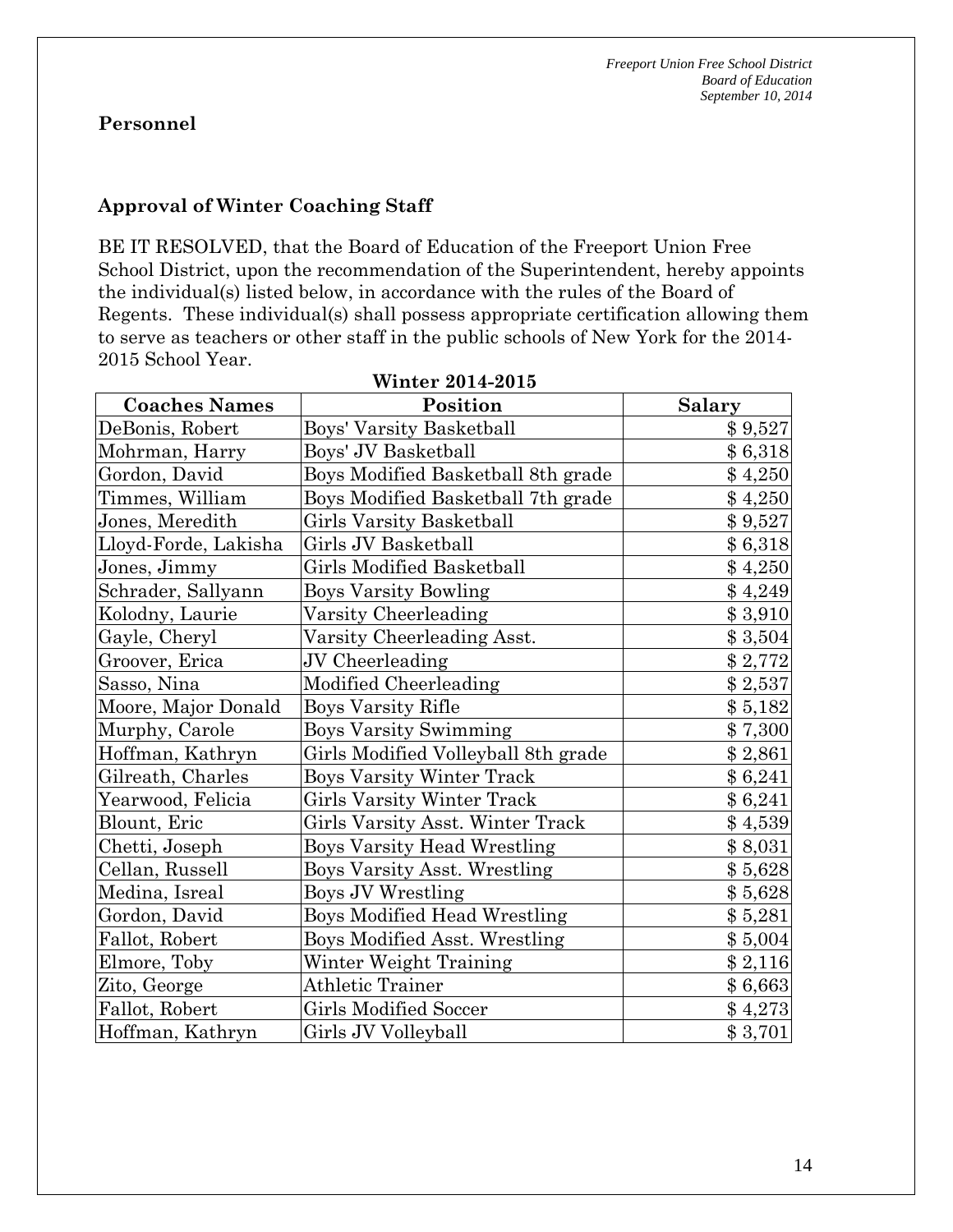# **Education**

#### **CSE/CPSE Minutes**

**BE IT RESOLVED,** that the Board of Education of the Freeport Union Free School District hereby accepts the minutes of the meetings of the Committees on Special Education and Preschool Special Education for the following dates:

June 9, 12, 23, 24, 25, 2014

July 24, 2014

August 11, 12, 14, 15, 20, 25, 27, 2014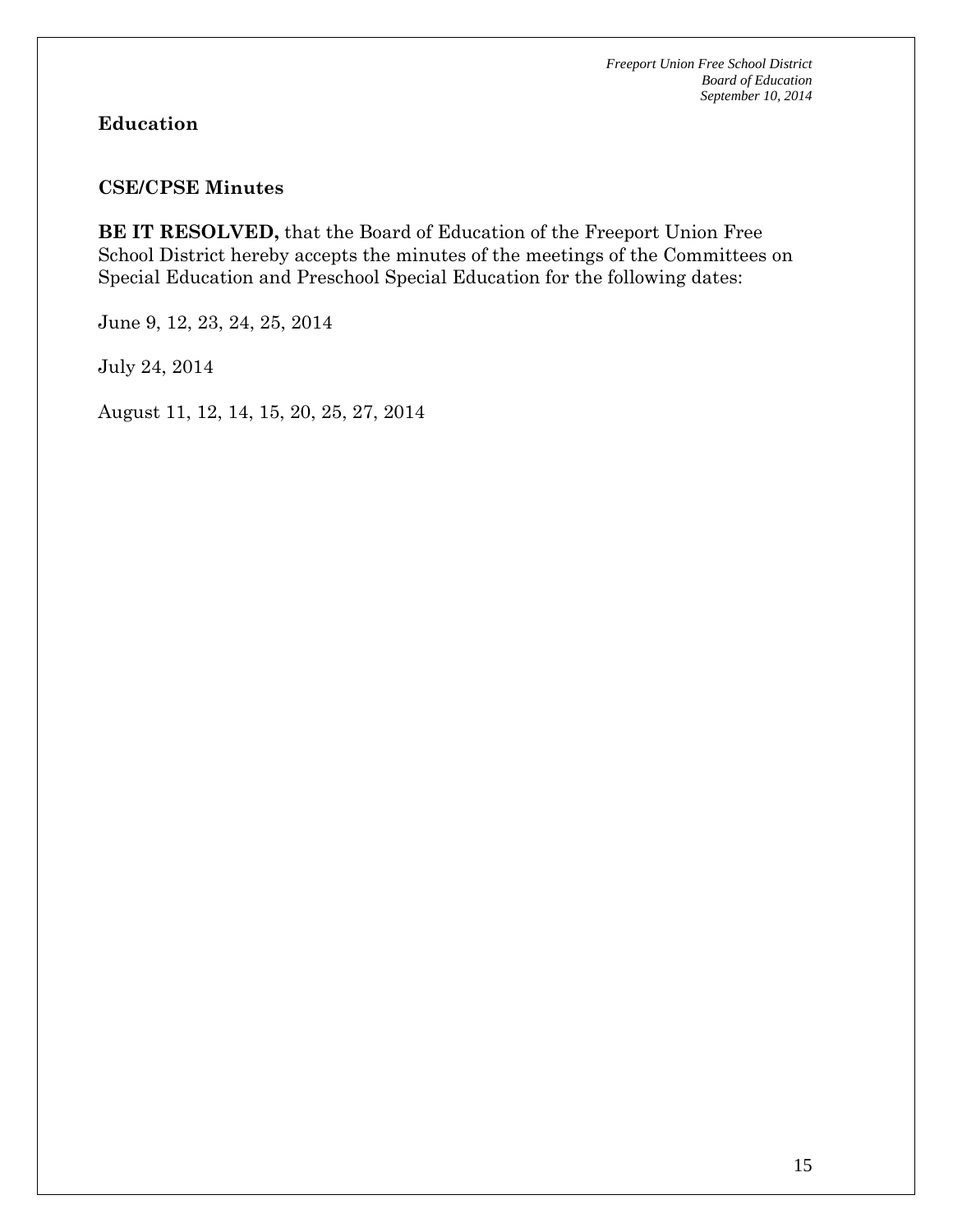## **Granting of Tenure**

**BE IT RESOLVED,** that the Board of Education of the Freeport Union Free School District hereby grants tenure status to the following individual(s):

| Name                      | School                | Tenure Area               | Tenure Date      |  |  |  |
|---------------------------|-----------------------|---------------------------|------------------|--|--|--|
| Teacher(s)                |                       |                           |                  |  |  |  |
| Robert Fallot             | Dodd                  | Science                   | October 3, 2014  |  |  |  |
|                           | Teaching Assistant(s) |                           |                  |  |  |  |
| Name                      | School                | Tenure Area               | Tenure Date      |  |  |  |
| Kerry McCarthy            | <b>FHS</b>            | <b>Teaching Assistant</b> | October 3, 2014  |  |  |  |
| Sherrie<br>Papayanopoulos | Giblyn                | <b>Teaching Assistant</b> | October 12, 2014 |  |  |  |
| Jacqueline Jones          | <b>NV</b>             | <b>Teaching Assistant</b> | October 17, 2014 |  |  |  |
| Mamiett Tucker            | Giblyn                | <b>Teaching Assistant</b> | October 31, 2014 |  |  |  |
| Tina Thompson             | <b>NV</b>             | Teaching Assistant        | November 7, 2014 |  |  |  |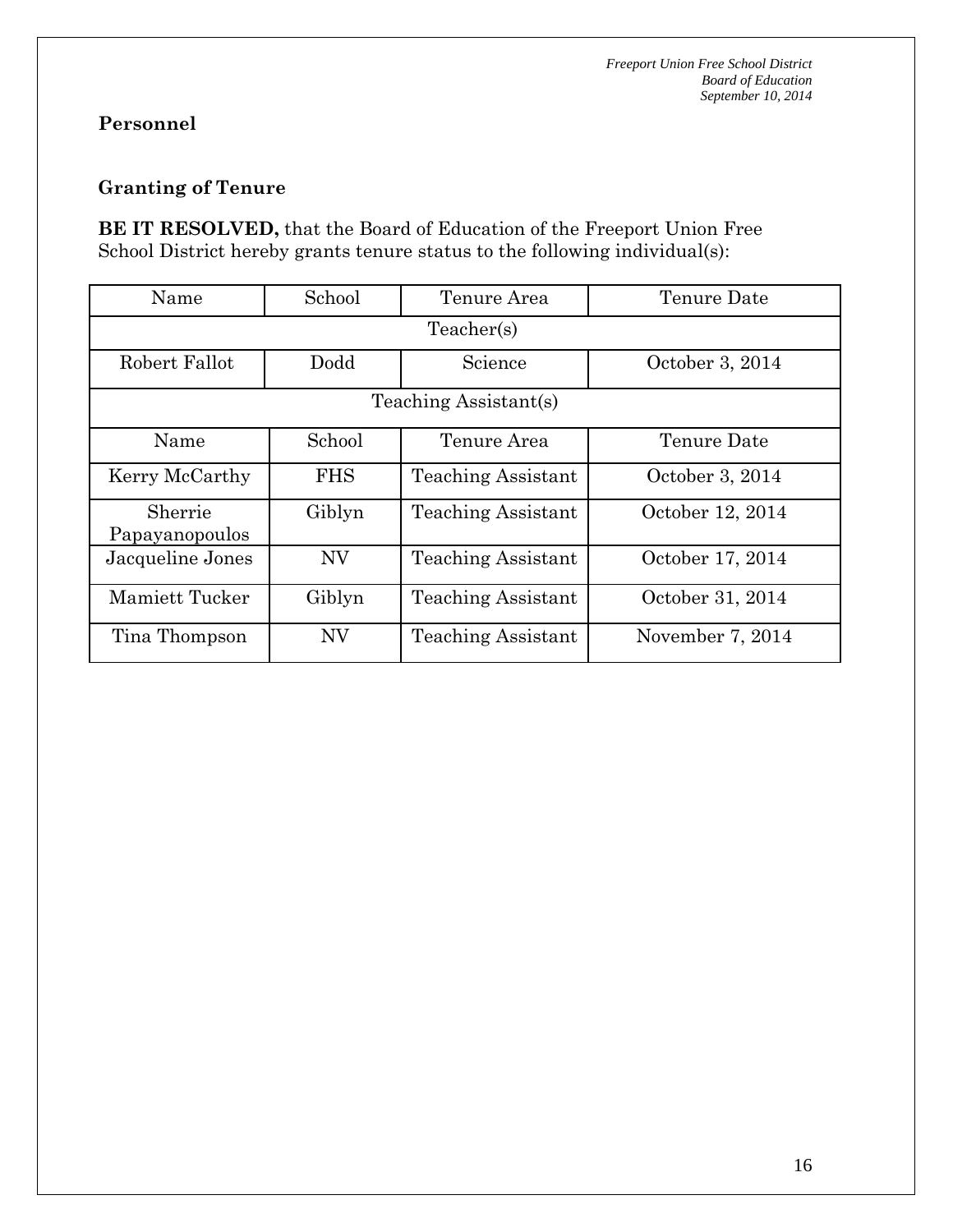## **Education**

## **Approval of Consultants**

**BE IT RESOLVED,** that the Board of Education of the Freeport Union Free School District hereby approves the agreements between the following consultants and the Freeport Union Free School District, as per the following list for; and

**BE IT FURTHER RESOLVED**, that the Board of Education authorizes the Superintendent (or his designee) to execute said agreements on its behalf.

| Consultant     | <b>Schools</b> | <b>Services Provided</b>      | Total    | Funding                    |
|----------------|----------------|-------------------------------|----------|----------------------------|
|                |                |                               | Cost     | <b>Source</b>              |
| Mind Candy,    | Atkinson,      | Leadership and character      | \$12,000 | $21st$ Century             |
| (Moses Miller) | Dodd,          | building activities for male  |          | Community                  |
|                | <b>FHS</b>     | youth to boost self-esteem    |          | Learning                   |
|                |                | and confidence.               |          | Centers                    |
| Bierko         | Archer         | Teach the steps involved in   | \$14,000 | $21$ <sup>st</sup> Century |
| Productions,   |                | songwriting, creating a piece |          | Community                  |
| (Scott Bierko) |                | of music from an idea, and    |          | Learning                   |
|                |                | recording it.                 |          | Centers                    |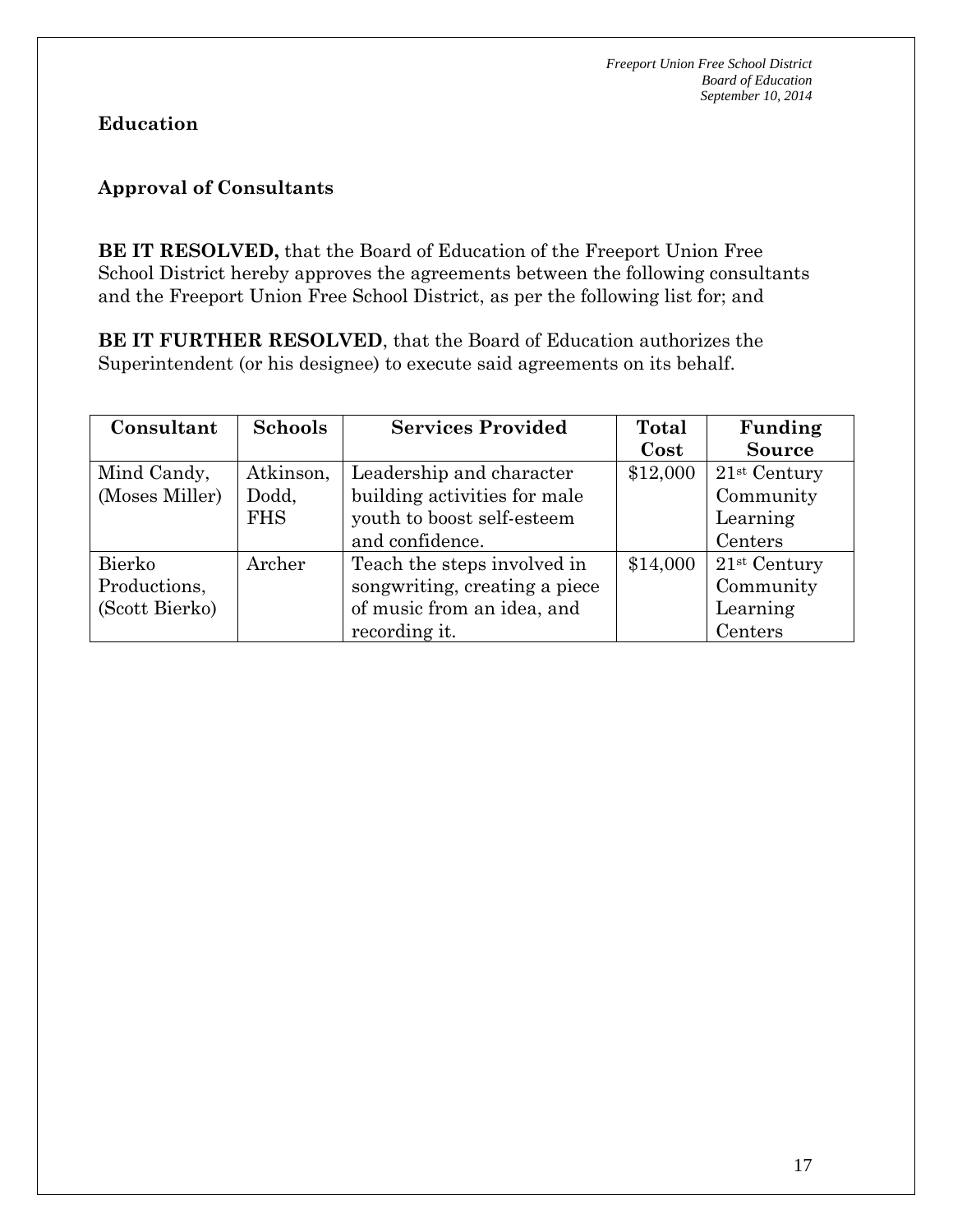# **Education**

#### **Nomination of a Delegate**

**BE IT RESOLVED**, that the Board of Education of the Freeport Union Free School District hereby nominates **Ronald Ellerbe** as the Delegate for the New York State School Boards 2014 Convention representing Freeport Union Free School District.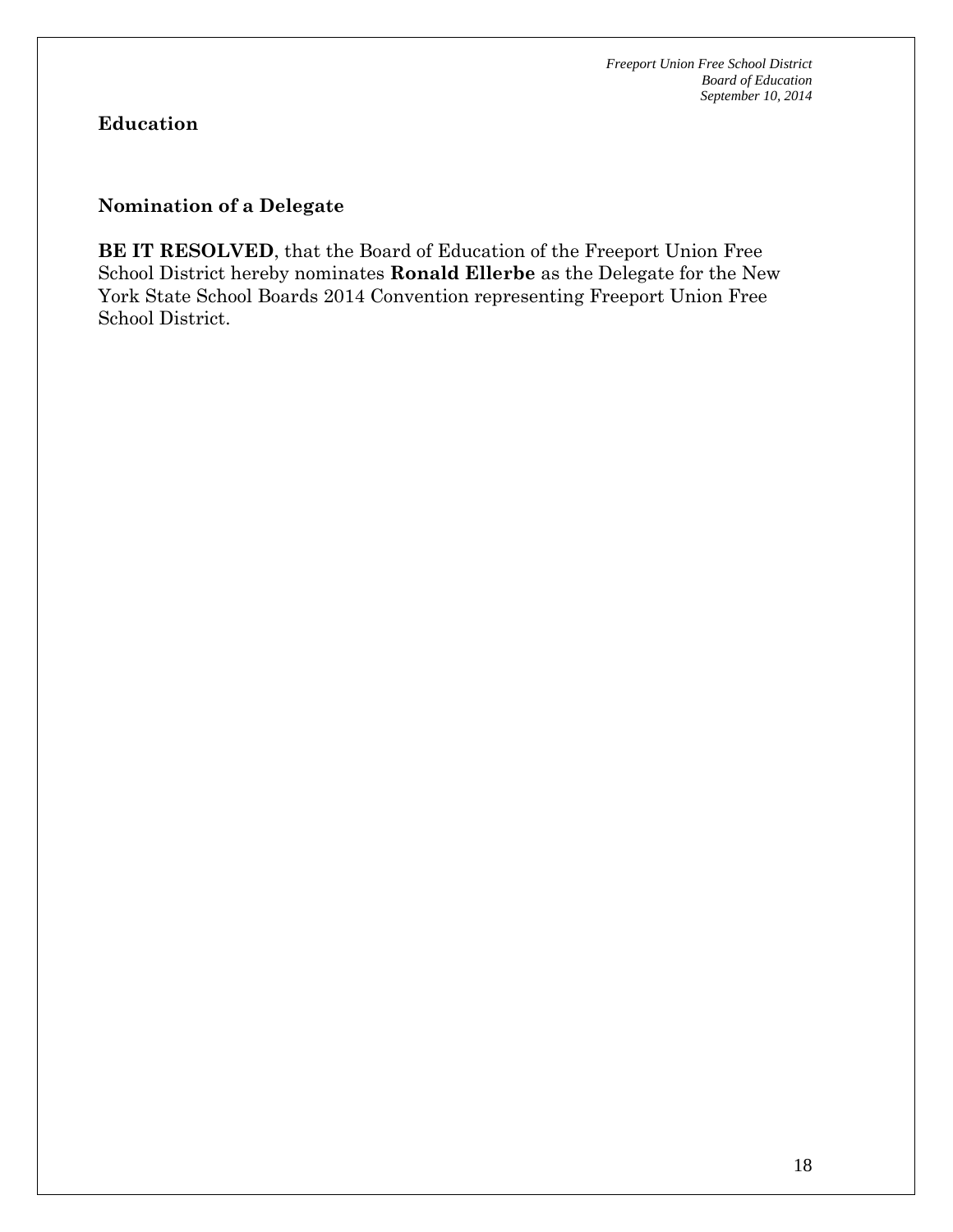**Education**

#### **Adoption of the Revised Policies**

**BE IT RESOLVED,** that the Board of Education of the Freeport Union Free School District hereby adopts the following Revised Board of Education Policies;

1332, 1335, 1337, 1520, 1530, 1540, 3110, 3120, 3211, 3280, 3282, 3410, 3420, 5110, 5120, 5410, 5411, 5412, 5510, 5570, 5572, 5630, 5640, 5660, 5672, 5683, 5720, 5750, 6120, 6121, 6130, 6170, 6220, 6470, 6471, 6510, 6551, 6572, 7110, 7210, 7212, 7220, 7221, 7240, 7243, 7313, 7316, 7320, 7330, 7420, 7512, 7513, 7522, 7551, 7560, 7617, 7631, 7632, 7640, 7660, 7670, 8242, 8450.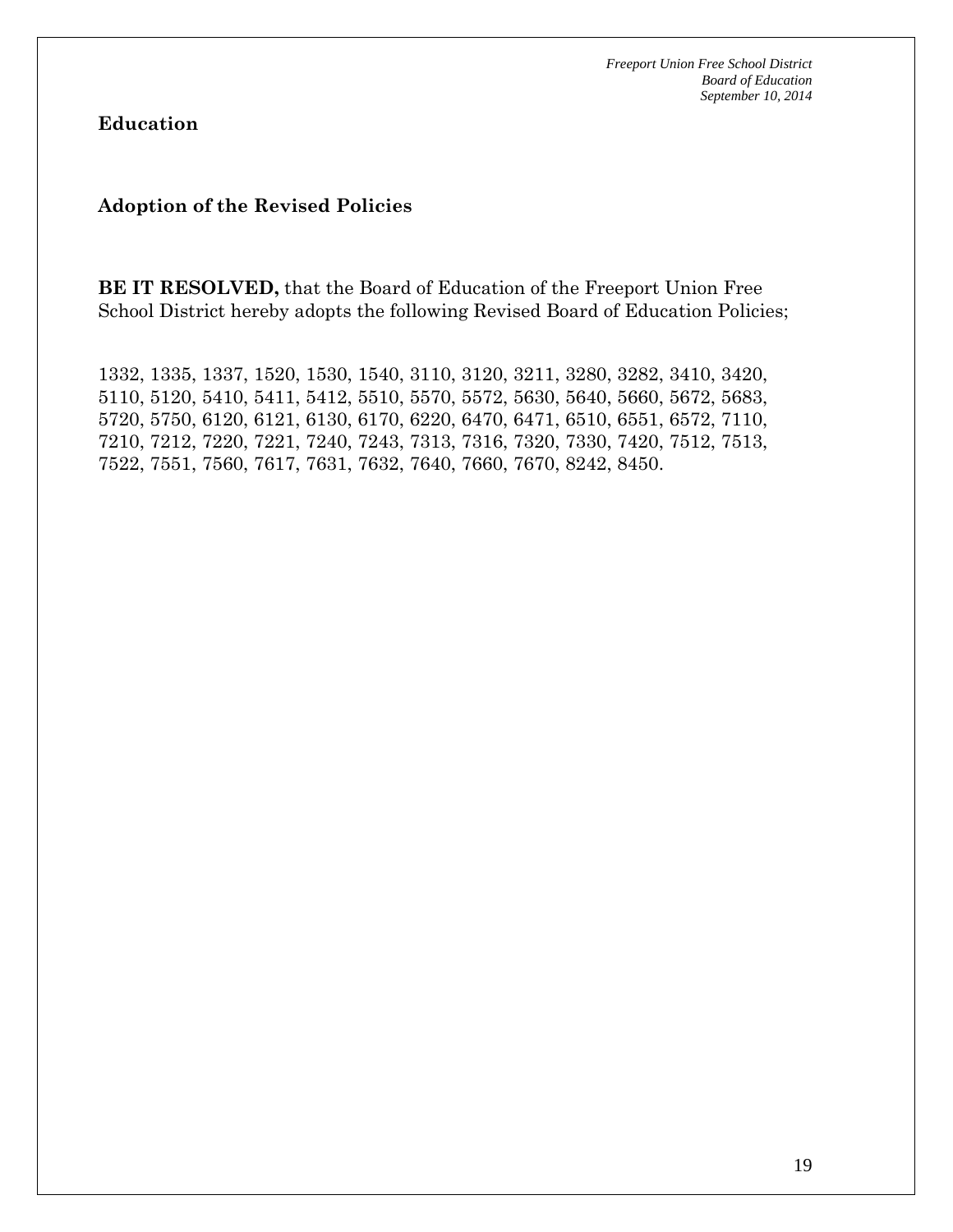**Finance**

#### **Authorization to Sign an Agreement Renewal**

**BE IT RESOLVED,** that the Board of Education of the Freeport Union Free School District hereby authorizes the President of the Board of Education to accept and sign on behalf of the District the Verizon FiOS Amendments to the Letter of Agreement of October 9, 2013 for the 2014/2015 school year and for Verizon to pay the District \$5,000 as a licensing fee under the terms of this arrangement.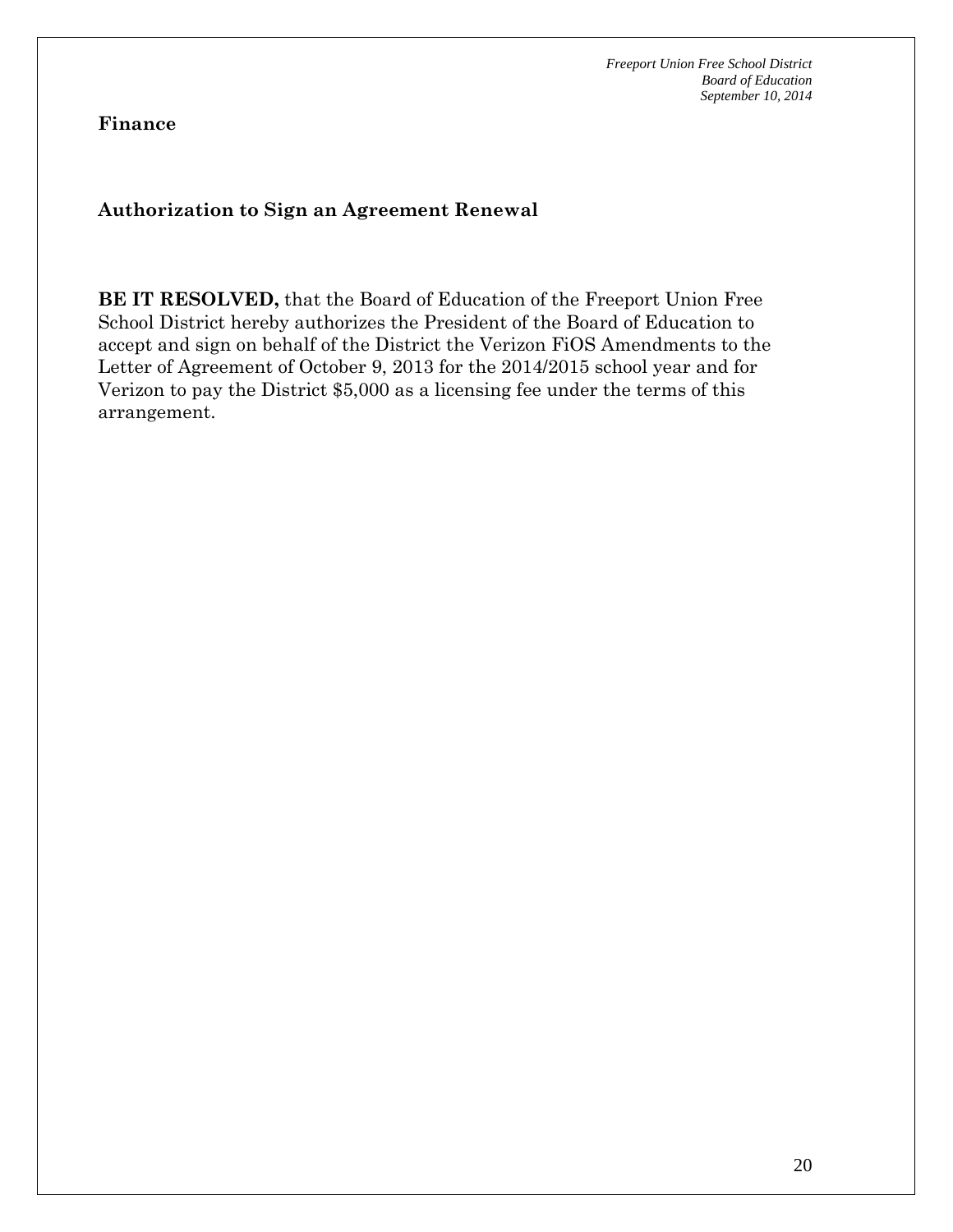#### **Finance**

#### **Acceptance of a Scholarship**

**BE IT RESOLVED** that the Board of Education of the Freeport Union Free School District hereby accepts, with gratitude, a scholarship to be known as the "Class of 1964" Scholarship. This will be given in the amount of \$500, to commemorate the 50th Reunion of the Class of 1964. The scholarship will be awarded to a student graduating with the class of 2015, attending college and "who deserves it and needs a little help". This generous and thoughtful scholarship is made possible by the Class of 1964.